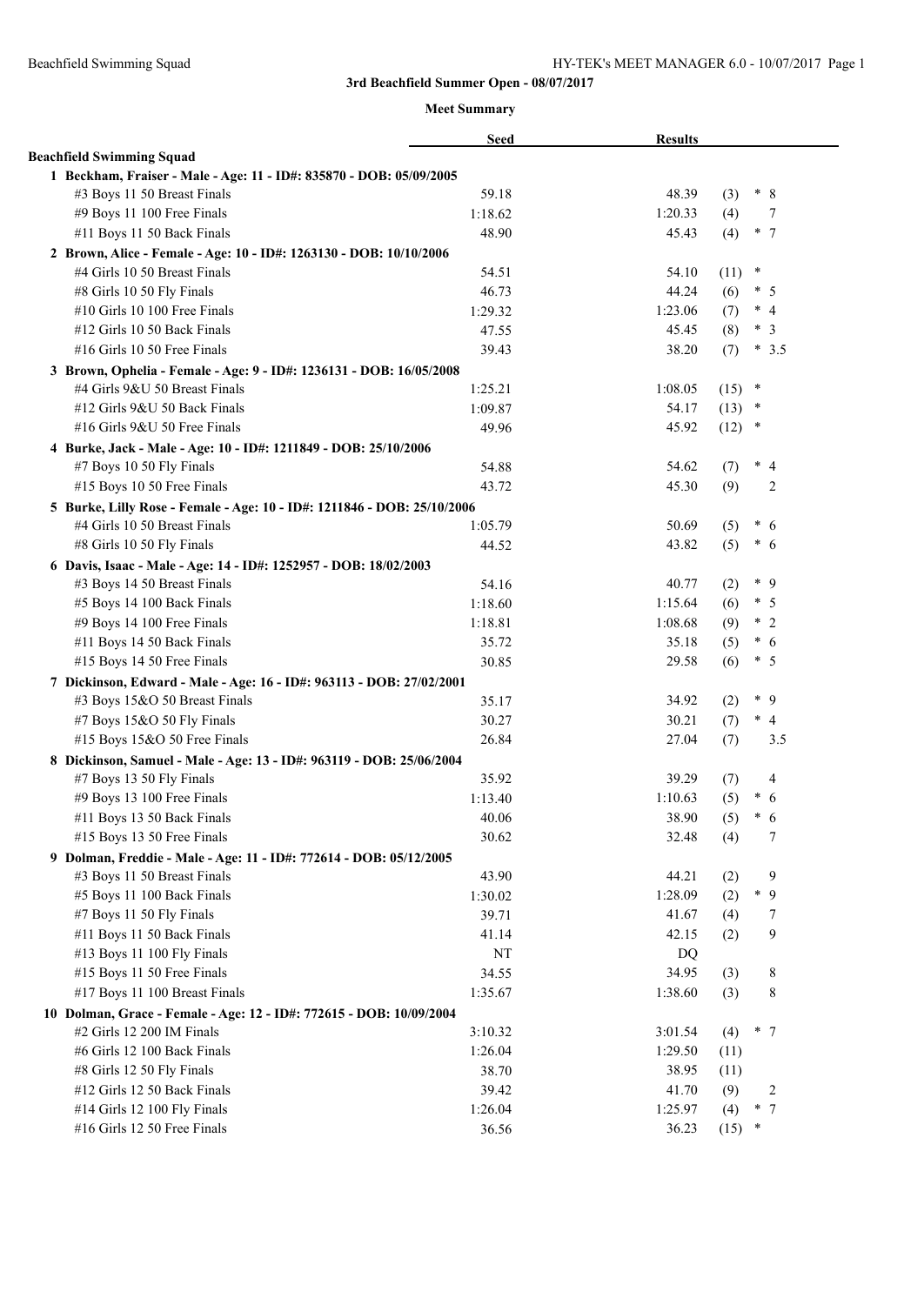|                                                                        | <b>Seed</b> | <b>Results</b> |          |        |                |
|------------------------------------------------------------------------|-------------|----------------|----------|--------|----------------|
| <b>Beachfield Swimming Squad</b>                                       |             |                |          |        |                |
| 11 Duchesne, Lois - Female - Age: 13 - ID#: 1177866 - DOB: 18/09/2003  |             |                |          |        |                |
| #2 Girls 13 200 IM Finals                                              | 2:38.83     | 2:45.02        | (3)      |        | 8              |
| #6 Girls 13 100 Back Finals                                            | 1:08.86     | 1:09.83        | (2)      |        | 9              |
| #8 Girls 13 50 Fly Finals                                              | 33.58       | 35.53          | (3)      |        | $\,$ $\,$      |
| #10 Girls 13 100 Free Finals                                           | 1:05.65     | 1:06.83        | (4)      |        | 7              |
| #12 Girls 13 50 Back Finals                                            | 32.20       | 33.38          | (2)      |        | $\overline{9}$ |
| $#16$ Girls 13 50 Free Finals                                          | 30.68       | 31.09          | (3)      |        | 8              |
| 12 Durnford, Lily - Female - Age: 12 - ID#: 1161811 - DOB: 04/11/2004  |             |                |          |        |                |
| #4 Girls 12 50 Breast Finals                                           | 43.04       | 41.53          | (4)      |        | $*$ 7          |
| #6 Girls 12 100 Back Finals                                            | 1:22.71     | 1:19.94        | (3)      | $\ast$ | 8              |
| #10 Girls 12 100 Free Finals                                           | 1:12.31     | 1:10.23        | (3)      |        | $* 8$          |
| #12 Girls 12 50 Back Finals                                            | 36.91       | 37.15          | (3)      |        | 8              |
| #16 Girls 12 50 Free Finals                                            | 32.70       | 32.67          | (4)      |        | $*$ 7          |
| #18 Girls 12 100 Breast Finals                                         | 1:34.09     | 1:31.82        | (3)      |        | $*8$           |
| 13 Durrant, Matilda - Female - Age: 14 - ID#: 852610 - DOB: 05/12/2002 |             |                |          |        |                |
| #4 Girls 14 50 Breast Finals                                           | 42.36       | 43.35          | (5)      |        | 6              |
| #8 Girls 14 50 Fly Finals                                              | 33.06       | 33.42          | (4)      |        | 7              |
| #10 Girls 14 100 Free Finals                                           | 1:02.28     | 1:03.81        | (2)      |        | 9              |
| #16 Girls 14 50 Free Finals                                            | 29.00       | 29.21          | (1)      |        | 10             |
| #18 Girls 14 100 Breast Finals                                         | 1:33.80     | 1:33.92        | (6)      |        | 5              |
| 14 Durrant, Oliver - Male - Age: 17 - ID#: 822400 - DOB: 30/04/2000    |             |                |          |        |                |
| #7 Boys 15&O 50 Fly Finals                                             | 29.50       | 29.23          | (2)      | $\ast$ | 8.5            |
| #9 Boys 15&O 100 Free Finals                                           | 55.84       | DQ             |          |        |                |
| #15 Boys 15&O 50 Free Finals                                           | 25.95       | 25.87          | (2)      |        | $*$ 9          |
| 15 Farr, Beth - Female - Age: 12 - ID#: 971205 - DOB: 21/09/2004       |             |                |          |        |                |
| #10 Girls 12 100 Free Finals                                           | 1:35.22     | 1:31.41        | (20)     | $\ast$ |                |
| #18 Girls 12 100 Breast Finals                                         | 1:51.90     | 1:51.68        | $(15)$ * |        |                |
| 16 Farr, Charlie - Male - Age: 10 - ID#: 1169904 - DOB: 16/01/2007     |             |                |          |        |                |
| #3 Boys 10 50 Breast Finals                                            | 1:00.52     | 56.90          | (5)      |        | $*$ 6          |
| #15 Boys 10 50 Free Finals                                             | <b>NT</b>   | 49.50          | (12)     |        |                |
| 17 Foster, Kirstie - Female - Age: 11 - ID#: 902539 - DOB: 01/10/2005  |             |                |          |        |                |
| #2 Girls 11 200 IM Finals                                              | 3:24.29     | 3:15.95        | (6)      |        | $*$ 5          |
| #4 Girls 11 50 Breast Finals                                           | 48.12       | 46.69          | (6)      | $\ast$ | -5             |
| $#10$ Girls 11 100 Free Finals                                         | 1:21.69     | 1:21.13        | (8)      | $\ast$ | $\overline{3}$ |
| #16 Girls 11 50 Free Finals                                            | 37.02       | 36.21          | (7)      |        | $*$ 4          |
| #18 Girls 11 100 Breast Finals                                         | 1:47.21     | 1:51.49        | (8)      |        | 3              |
| 18 Fox, Ben - Male - Age: 12 - ID#: 902536 - DOB: 08/07/2005           |             |                |          |        |                |
| #7 Boys 12 50 Fly Finals                                               | 42.92       | DQ             |          |        |                |
| #9 Boys 12 100 Free Finals                                             | 1:21.31     | 1:21.15        | (5)      |        | $*$ 6          |
| #11 Boys 12 50 Back Finals                                             | 52.66       | 44.14          | (6)      |        | $*$ 5          |
| 19 Harris, Brandon - Male - Age: 13 - ID#: 729530 - DOB: 19/07/2003    |             |                |          |        |                |
| #1 Boys 13 200 IM Finals                                               | 2:26.94     | 2:24.19        | (1)      |        | $*10$          |
| #3 Boys 13 50 Breast Finals                                            | 34.80       | 33.87          | (1)      |        | $*10$          |
| #7 Boys 13 50 Fly Finals                                               | 31.28       | 30.24          | (1)      |        | $*10$          |
| #11 Boys 13 50 Back Finals                                             | 31.00       | 30.58          | (1)      |        | $*10$          |
| #15 Boys 13 50 Free Finals                                             | 28.85       | 28.06          | (1)      |        | $*10$          |
| #17 Boys 13 100 Breast Finals                                          | 1:16.66     | 1:14.33        | (1)      |        | $*10$          |
| 20 Harris, Faith - Female - Age: 10 - ID#: 1284281 - DOB: 15/01/2007   |             |                |          |        |                |
| #12 Girls 10 50 Back Finals                                            | 44.95       | 45.74          | (9)      |        | 2              |
| #16 Girls 10 50 Free Finals                                            | 43.24       | 38.20          | (7)      |        | $*3.5$         |
| 21 Hopper, Amelia - Female - Age: 13 - ID#: 118844 - DOB: 23/04/2004   |             |                |          |        |                |
| #2 Girls 13 200 IM Finals                                              | 3:18.41     | 3:11.47        | (6)      |        | $*$ 5          |
| #18 Girls 13 100 Breast Finals                                         | 1:47.69     | 1:44.53        | (7)      |        | $*$ 4          |
|                                                                        |             |                |          |        |                |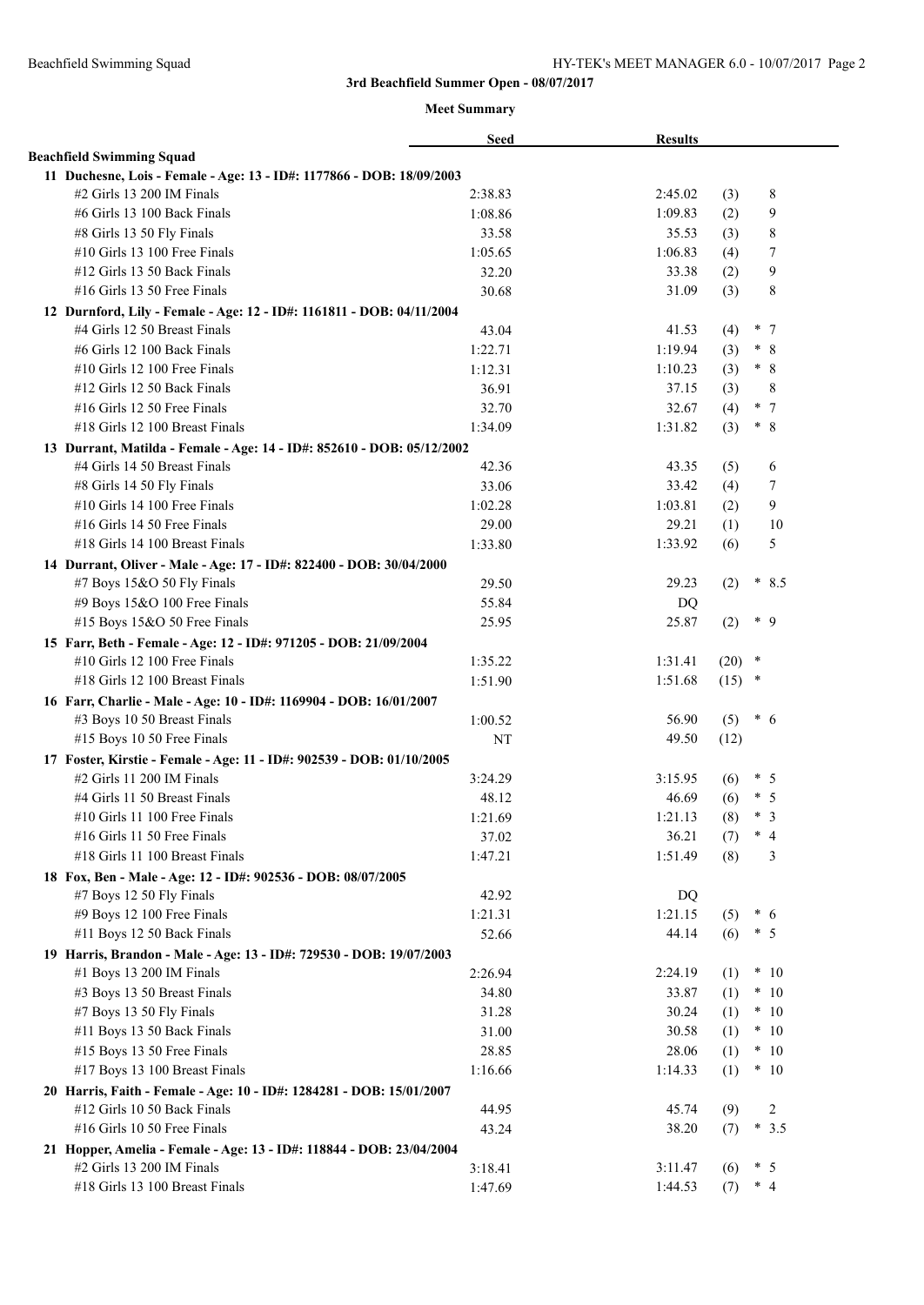|                                                                         | <b>Seed</b> | <b>Results</b> |                       |
|-------------------------------------------------------------------------|-------------|----------------|-----------------------|
| <b>Beachfield Swimming Squad</b>                                        |             |                |                       |
| 22 Hopper, Erika - Female - Age: 10 - ID#: 1218339 - DOB: 15/10/2006    |             |                |                       |
| #8 Girls 10 50 Fly Finals                                               | 51.36       | 52.60          | (10)<br>-1            |
| #16 Girls 10 50 Free Finals                                             | 47.93       | 41.22          | $(11)$ *              |
| 23 Hopper, Leoni - Female - Age: 13 - ID#: 118843 - DOB: 23/04/2004     |             |                |                       |
| $#2$ Girls 13 200 IM Finals                                             | 3:17.97     | 3:18.17        | (7)<br>4              |
| #14 Girls 13 100 Fly Finals                                             | 1:26.41     | 1:25.44        | $*$ 9<br>(2)          |
| 24 Hummel, Jessica - Female - Age: 10 - ID#: 1169907 - DOB: 19/05/2007  |             |                |                       |
| #4 Girls 10 50 Breast Finals                                            | 53.43       | 52.36          | (9)<br>$*2$           |
| #8 Girls 10 50 Fly Finals                                               | 55.24       | 45.00          | (8)<br>$\ast$<br>3    |
| #12 Girls 10 50 Back Finals                                             | 44.93       | DQ             |                       |
| #16 Girls 10 50 Free Finals                                             | 38.48       | 39.21          | (10)<br>-1            |
| 25 Hunter, Genevieve - Female - Age: 14 - ID#: 939117 - DOB: 29/07/2002 |             |                |                       |
| $#2$ Girls 14 200 IM Finals                                             | 4:14.72     | 4:08.05        | $*$ 4<br>(7)          |
| #6 Girls 14 100 Back Finals                                             | 1:54.59     | 2:01.45        | (8)<br>3              |
| #10 Girls 14 100 Free Finals                                            | 1:38.52     | 1:37.70        | $\ast$<br>(15)        |
| $#16$ Girls 14 50 Free Finals                                           | 42.24       | 44.31          | (9)<br>2              |
| #18 Girls 14 100 Breast Finals                                          | 2:20.28     | 2:20.60        | 3<br>(8)              |
| 26 Kemp, Cameron - Male - Age: 15 - ID#: 1104495 - DOB: 16/11/2001      |             |                |                       |
| #5 Boys 15&O 100 Back Finals                                            | 1:11.11     | 1:09.19        | $\ast$<br>(3)<br>-8   |
| #11 Boys 15&O 50 Back Finals                                            | 32.99       | 31.69          | $\ast$<br>9<br>(2)    |
| #15 Boys 15&O 50 Free Finals                                            | 28.73       | 28.56          | (13)<br>$\ast$        |
| 27 Marsh, Tarryn - Female - Age: 11 - ID#: 1211864 - DOB: 02/12/2005    |             |                |                       |
| #6 Girls 11 100 Back Finals                                             | 1:48.52     | 1:36.91        | $(11)$ *              |
| #10 Girls 11 100 Free Finals                                            | 1:30.22     | 1:30.72        | (11)                  |
| #12 Girls 11 50 Back Finals                                             | 55.06       | DQ             |                       |
| $#16$ Girls 11 50 Free Finals                                           | 41.21       | 42.34          | (14)                  |
| 28 Mitchell, Jodie - Female - Age: 18 - ID#: 310433 - DOB: 03/12/1998   |             |                |                       |
| #8 Girls 15&O 50 Fly Finals                                             | 30.77       | 31.14          | 8<br>(3)              |
| #12 Girls 15&O 50 Back Finals                                           | 34.13       | 34.59          | $\overline{4}$<br>(7) |
| #16 Girls 15&O 50 Free Finals                                           | 29.01       | 29.67          | 7<br>(4)              |
| 29 Mitchell, Kara - Female - Age: 9 - ID#: 1152319 - DOB: 30/11/2007    |             |                |                       |
| #4 Girls 9&U 50 Breast Finals                                           | 51.00       | 47.92          | $*10$<br>(1)          |
| #8 Girls 9&U 50 Fly Finals                                              | 41.36       | 42.57          | (1)<br>10             |
| #10 Girls 9&U 100 Free Finals                                           | 1:29.60     | 1:23.70        | $\ast$<br>8<br>(3)    |
| #16 Girls 9&U 50 Free Finals                                            | 36.31       | 36.62          | 9<br>(2)              |
| 30 Moerman, Kayla - Female - Age: 11 - ID#: 1253917 - DOB: 03/07/2006   |             |                |                       |
| $#2$ Girls 11 200 IM Finals                                             | 3:24.46     | 3:05.66        | $* 6$<br>(5)          |
| #4 Girls 11 50 Breast Finals                                            | 51.31       | 48.49          | $*2$<br>(9)           |
| #6 Girls 11 100 Back Finals                                             | 1:31.70     | 1:31.67        | $*1$<br>(10)          |
| #8 Girls 11 50 Fly Finals                                               | 37.53       | 36.19          | $* 8$<br>(3)          |
| #12 Girls 11 50 Back Finals                                             | 44.78       | 41.26          | $*$ 4<br>(7)          |
| #14 Girls 11 100 Fly Finals                                             | 1:28.64     | 1:26.04        | $*$ 9<br>(2)          |
| #18 Girls 11 100 Breast Finals                                          | 1:47.96     | 1:46.18        | $* 6$<br>(5)          |
| 31 Moore, Madison - Female - Age: 10 - ID#: 1169905 - DOB: 21/03/2007   |             |                |                       |
| #4 Girls 10 50 Breast Finals                                            | 1:06.86     | DQ             |                       |
| #8 Girls 10 50 Fly Finals                                               | NT          | DQ             |                       |
| #12 Girls 10 50 Back Finals                                             | 51.03       | 51.34          | (12)                  |
| #16 Girls 10 50 Free Finals                                             | 45.11       | 43.66          | $(16)$ *              |
| 32 Morris, Charlie - Male - Age: 13 - ID#: 852611 - DOB: 04/10/2003     |             |                |                       |
| #3 Boys 13 50 Breast Finals                                             | 44.59       | DQ             |                       |
| #7 Boys 13 50 Fly Finals                                                | 38.89       | 39.02          | 5<br>(6)              |
| #9 Boys 13 100 Free Finals                                              | 1:14.50     | 1:18.92        | 3<br>(8)              |
| #15 Boys 13 50 Free Finals                                              | 34.89       | 33.54          | $\ast$<br>5<br>(6)    |
| #17 Boys 13 100 Breast Finals                                           | 1:37.59     | 1:37.48        | $*$ 7<br>(4)          |